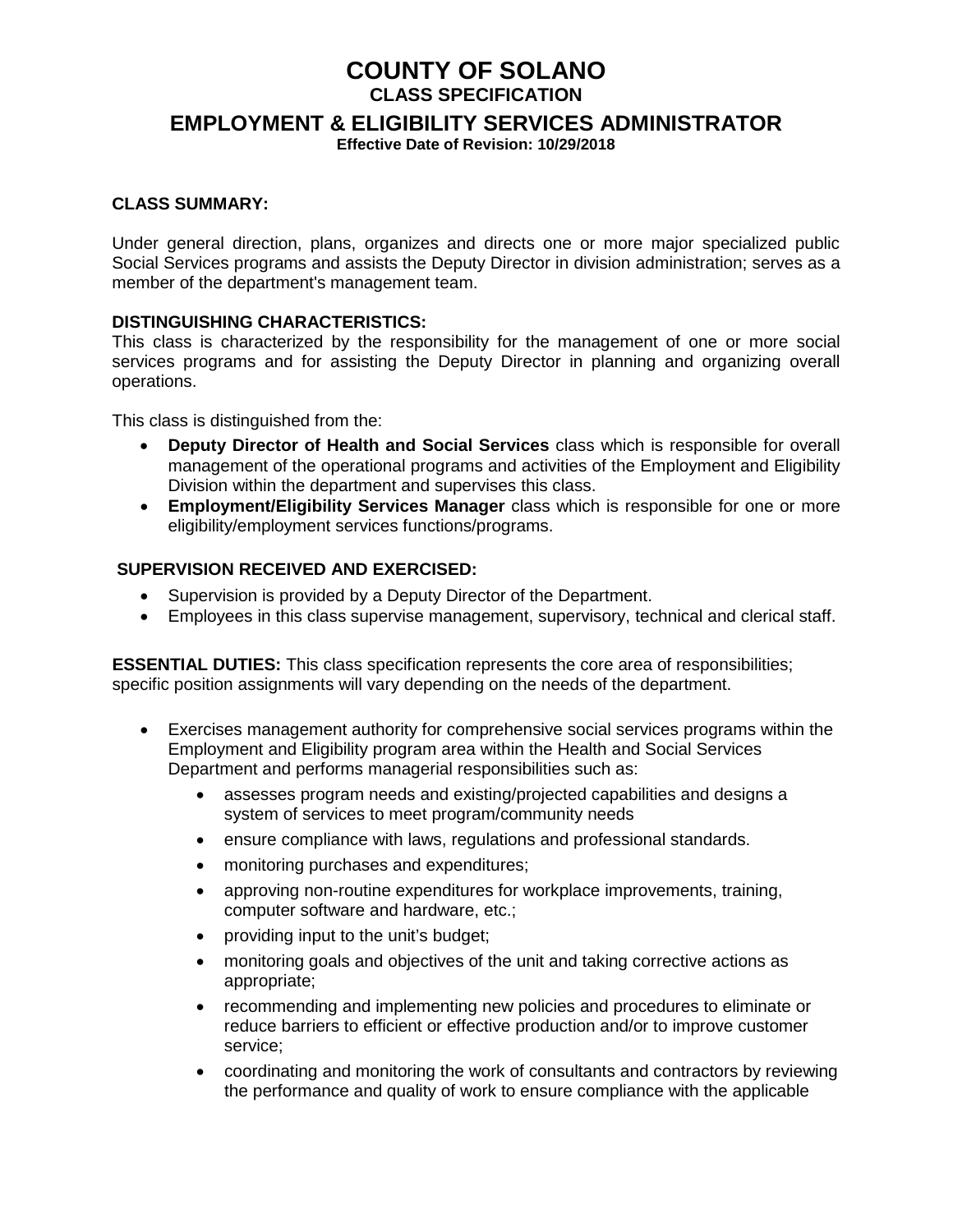contract and by reviewing and approving claims for payments to ensure conformance with contract provisions and to prevent cost overruns; and

- reading, analyzing, and interpreting laws, regulations, policies and procedures governing assigned program operations; determining and reporting on impact of proposed legislative and regulatory changes; assisting in development of County policies to effect changes in program operations.
- Performs supervisory duties to direct reports and to others through subordinate managers and supervisors such as:
	- establishing standards for acceptable work products and evaluating performance;
	- interviewing applicants and making selections;
	- reviewing, approving and implementing disciplinary actions and terminations;
	- providing career development mentoring;
	- assigning work and planning and scheduling staff's work activities and deadlines;
	- reviewing work and recognizing employees' work efforts and accomplishments;
	- providing career development mentoring and recommending training and career development opportunities;
	- ensuring that employees are properly trained;
	- reviewing and approving timesheets and requests for leave; and
	- supporting and ensuring compliance with County and Department policies and procedures including those related to equal opportunity and to safety.
- Plans, organizes and manages comprehensive social services programs within the Employment and Eligibility program area within the Health and Social Services Department; assesses program needs and existing/projected capabilities and designs a system of services to meet program/community needs, as well as to ensure compliance with laws, regulations and professional standards.
- Reviews budgets for programs and contracted units; monitors and approves expenditures.
- Supervises the work of contract employees, managers, program coordinators, professionals and clerical support personnel engaged in providing direct services to target population and program support staff; reviews work and provides technical assistance in complex and/or difficult situations; interprets and explains program policies and regulations; establishes standards for and ensures compliance with clinical and administrative operations.
- Negotiates and monitors contracted service providers; meets with contract service providers to review performance, facilitate problems solving, respond to concerns and oversee compliance with corrective action plans.
- Assist in developing and implementing goals, objectives, policies, and priorities; allocate resources accordingly.
- Facilitate development of grant proposals; review and edit proposals; develop or review proposed budgets.
- Monitor and evaluate the efficiency and effectiveness of service delivery methods and procedures; assess and monitor workload and administrative and support systems; identify opportunities for improvement; direct the implementation of changes.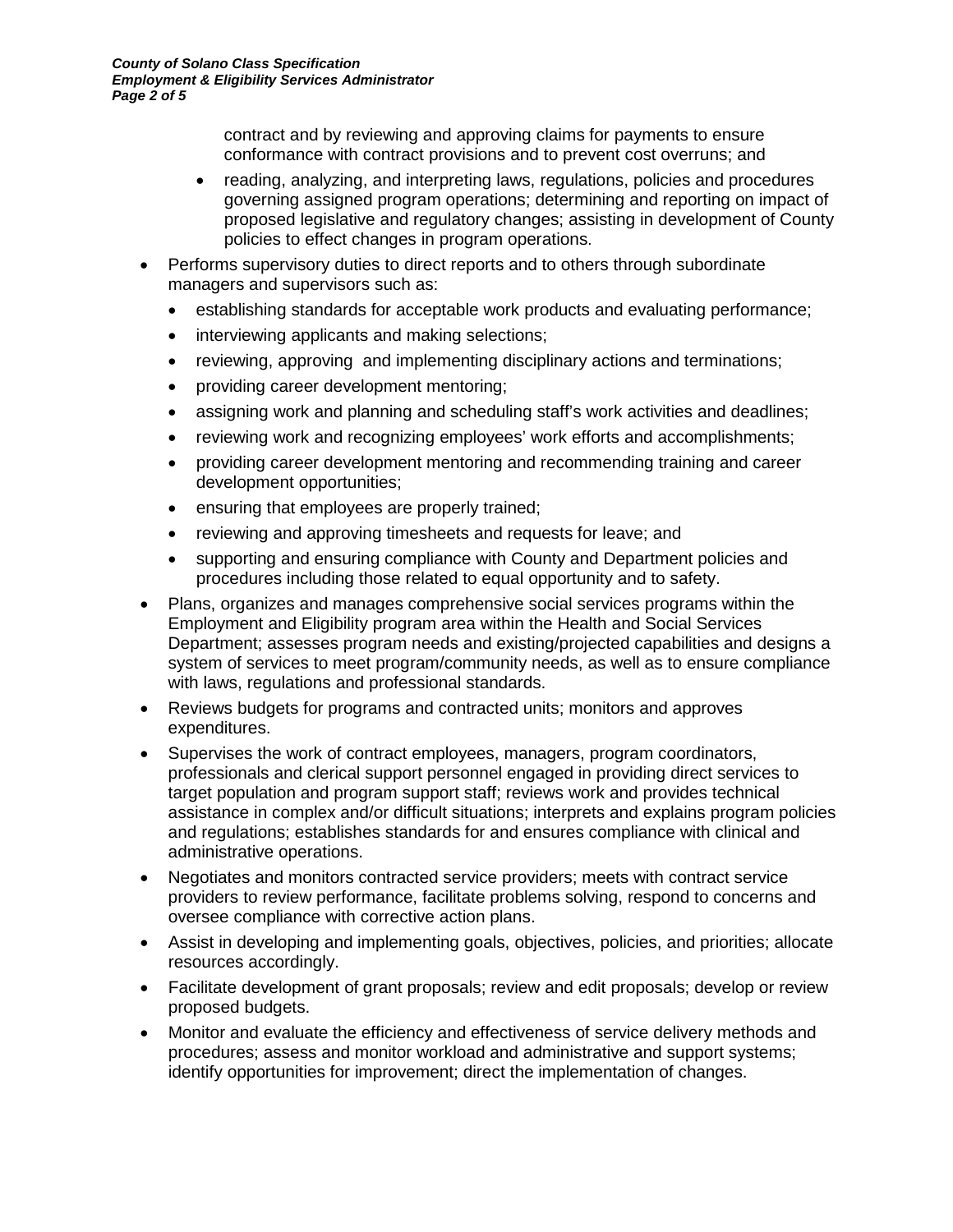- Prepares and submits funding proposals, planning documents and program effectiveness reports; prepares and justifies budget requests; analyzes and interprets proposed and enacted legislation and regulation.
- Acts as the Division's principal representative in contact with governmental agencies, service providers and professional organizations, community groups/organizations and other County departments on matters related to assigned responsibility.
- Participates in Division program planning and policy formulation; assists in establishing goals, as well as evaluating and coordinating overall operation of the Department; may be assigned additional management or administrative activities; may act on behalf of the Deputy Director.
- Performs other duties of a similar nature or level as assigned.

# **EDUCATION AND EXPERIENCE:**

## **Experience:**

Five (5) years of progressively responsible experience in the delivery of community Social Services, or closely related experience, that includes at least two (2) years of direct program management and supervision of professional staff coupled with experience in public administration including budget preparation, contract administration, project management and program planning and evaluation; and

## **Education:**

A Bachelor's degree is required from an accredited college or university preferably with a major in Social Work, Business or Public Administration or a related field. A Master's degree in Social Work, Business or Public Administration or a closely related field is preferred.

# **LICENSING, CERTIFICATION AND REGISTRATION REQUIREMENTS:**

• Applicants may be required to possess a valid California Driver's License, Class C

**Note:** All licenses, certificates and registrations must be kept current while employed in this class. This may include the completion of continuing education units to maintain the required registration in good standing. Employees must keep their licenses, certifications and Employees must keep their licenses, certifications and registrations current and failure to do so may constitute cause for personnel action in accordance with Civil Service Rules or applicable bargaining agreement.

# **REQUIRED KNOWLEDGE, SKILLS AND ABILITIES:**

## **Knowledge of:**

- Principles and practices of public administration and program management, including planning, implementation, and evaluation.
- Current trends in employment and eligibility services research, education and related services.
- Budget expenditure monitoring and employment and eligibility funding streams.
- Policies, regulations and procedures governing assigned programs in public employment and eligibility services; goals and limitations of public programs within a specific assignment; legal requirements affecting service delivery and operations.
- Techniques used to establish and maintain effective communication and service delivery for clients; socio-economic factors affecting the client; specific challenges and needs of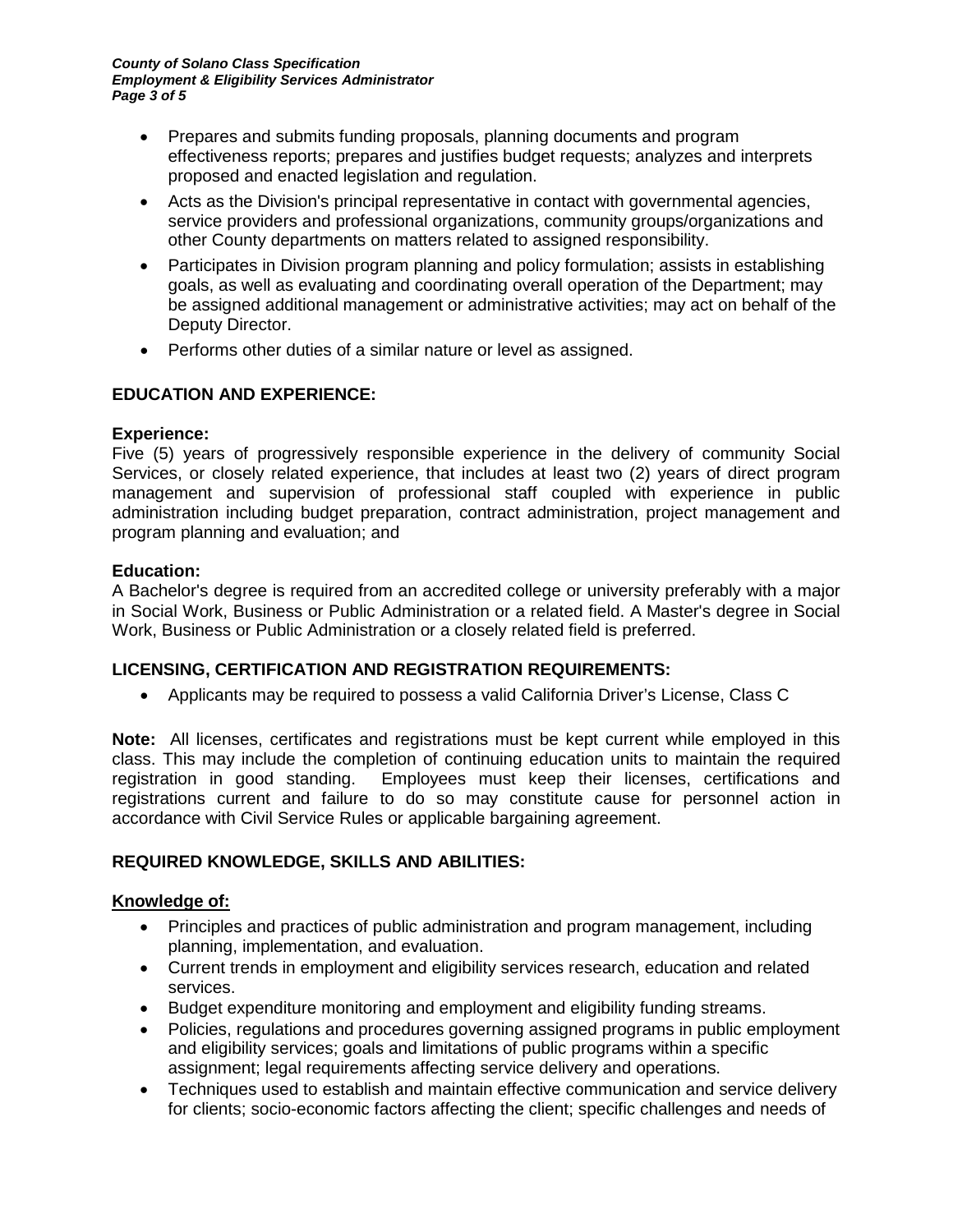people in target population.

- Services needed by children and families to move families toward self-sufficiency.
- Services provided by Solano and other surrounding counties.
- Principles and practices of supervision; performance evaluation and discipline processes applicable to the public sector; staffing requirements for the program; training and supervisory practices.

## **Skills and/or Ability to:**

- Plan, organize and direct a health services program; develop and manage a program budget.
- Identify and evaluate the need for developing proposed changes in program practices and procedures; interpret and apply a variety of complex county, state and federal regulations, policies and guidelines related to a specific program; comply with laws, regulations and professional practices governing program services and operations maintain accurate records and document actions taken; prepare narrative and statistical reports.
- Supervise, advise, consult with and train others engaged in professional and technical work; secure cooperation and team work among staff; provide consistent oversight for clients of various socio-economic backgrounds and temperaments organize and prioritize work assignments; effectively delegate responsibility and authority to others; determine and evaluate level of achievement and performance.
- Collect and analyze data to establish/identify needs, evaluate program effectiveness; develop goals and objectives for assigned work units or projects.
- Research regulations, procedures and/or technical reference materials.
- Interpret administrative direction for incorporation into operational policy and procedures.
- Maintain confidentiality of information.
- Communicate clearly and concisely, both orally and in writing; compose correspondence independently.
- Establish, maintain, and foster positive and harmonious working relationships with those contacted in the course of work.
- Utilize basic office equipment.

## **PHYSICAL REQUIREMENTS:**

- Mobility and Dexterity: Positions in this class typically require stooping, kneeling, reaching, occasional standing, occasional walking, pushing, pulling, fingering, grasping, feeling (i.e. sense of touch), and repetitive motion.
- Lifting, Carrying, Pushing and Pulling -- Light Work: Employees in this class will be exerting up to 20 pounds of force occasionally and/or up to 10 pounds of force frequently, and/or a negligible amount of force constantly to move objects.
- Vision: Positions in this class require the employee to have close visual acuity, with or without correction, to prepare and analyze data and figures, transcribe, view a computer screen, read, etc. Positions in this class also require employees to have depth perception in order to operate a motor vehicle.
- Hearing/Talking: Positions in this class require the employee to perceive the nature of sounds at normal speaking levels with or without correction, and have the ability to receive detailed information through oral communication. Positions in this class require the employee to express or exchange ideas by means of the spoken word.